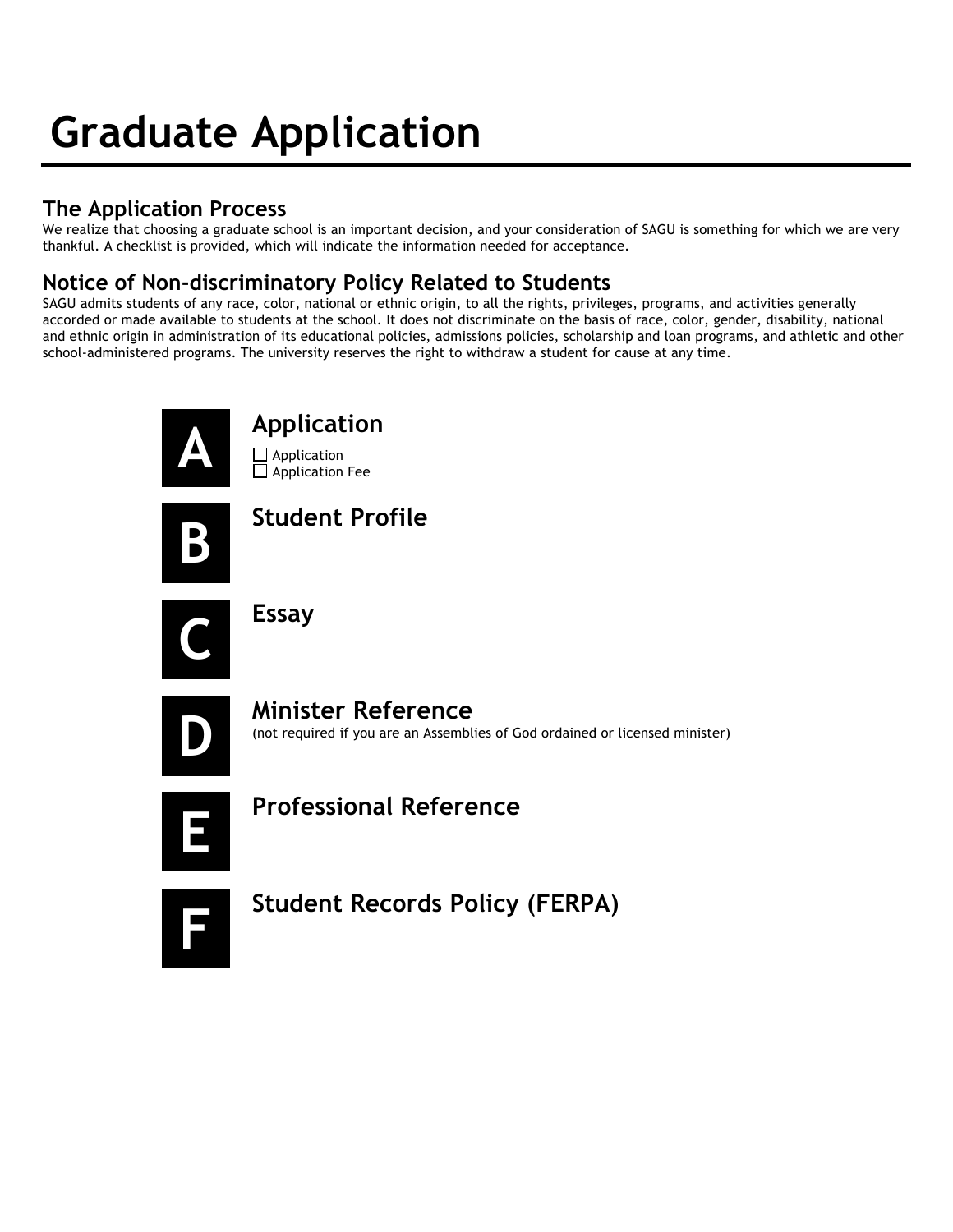## **Graduate Application for Admissions**

All applicants should send a \$50 non-refundable application fee along with this application.

I understand and accept the above refund policy. Signature \_\_

#### **General Information**

| Anticipated Enrollment: □ Fall □ Spring □ Summer Year                                                                                                     |                                        |             |  | Social Security Number               |                       |  |
|-----------------------------------------------------------------------------------------------------------------------------------------------------------|----------------------------------------|-------------|--|--------------------------------------|-----------------------|--|
| Enrollment Status $\Box$ First-time graduate student $\Box$ Transfer from another graduate school<br>$\Box$ Former SAGU undergraduate student from $\Box$ |                                        |             |  |                                      |                       |  |
| Preferred Learning Model $\Box$ On-campus $\Box$ Distance Education                                                                                       |                                        |             |  |                                      |                       |  |
| Last Name                                                                                                                                                 | First Name                             | Middle Name |  | Maiden                               | <b>Preferred Name</b> |  |
| <b>Current Address</b><br>City/State/Zip                                                                                                                  |                                        |             |  |                                      |                       |  |
| County                                                                                                                                                    | Cell Phone<br>Home Phone<br>Work Phone |             |  | E-Mail Address 1<br>E-Mail Address 2 |                       |  |

#### **Personal Information**

| Age                                                                                                                                                                                                                                              | Gender                                                                                                                                           |  | Date of Birth | Are you a veteran?<br>$\Box$ Yes $\Box$ No | If so, are you receiving any VA benefits?<br>$\Box$ Yes $\Box$ No Type |  |
|--------------------------------------------------------------------------------------------------------------------------------------------------------------------------------------------------------------------------------------------------|--------------------------------------------------------------------------------------------------------------------------------------------------|--|---------------|--------------------------------------------|------------------------------------------------------------------------|--|
| $\Box$ African-American $\Box$ American Indian/Alaskan Native $\Box$ Asian $\Box$ Caucasian/White $\Box$ Hispanic/Latino<br>Ethnic Group:<br>$\Box$ International Student/Nonresident Alien $\Box$ Native Hawaiian/Pacific Islander $\Box$ Other |                                                                                                                                                  |  |               |                                            |                                                                        |  |
| $\Box$ Yes $\Box$ No                                                                                                                                                                                                                             | If not, do you have a green card? $\Box$ Yes $\Box$ No<br>Are you a U.S. Citizen?<br>If no, what is your visa status?<br>Country of Citizenship? |  |               |                                            |                                                                        |  |
| Marital Status: $\Box$ Single $\Box$ Married $\Box$ Separated (date $\Box$ )<br>Divorced (date and all of the set of the set of the set of the set of the set of the set of the set o                                                            |                                                                                                                                                  |  |               |                                            |                                                                        |  |
| If divorced/separated and studying on campus, do you agree to abide by the rules for divorced/separated students stated in the<br>catalog? $\Box$ Yes $\Box$ No                                                                                  |                                                                                                                                                  |  |               |                                            |                                                                        |  |
| Please list the name and age of all of your children under age 18:                                                                                                                                                                               |                                                                                                                                                  |  |               |                                            |                                                                        |  |
|                                                                                                                                                                                                                                                  |                                                                                                                                                  |  |               |                                            |                                                                        |  |

#### **Parent/Spouse Information**

| Last Name              | First Name | Relationship   | Phone |
|------------------------|------------|----------------|-------|
| <b>Current Address</b> |            | City/State/Zip |       |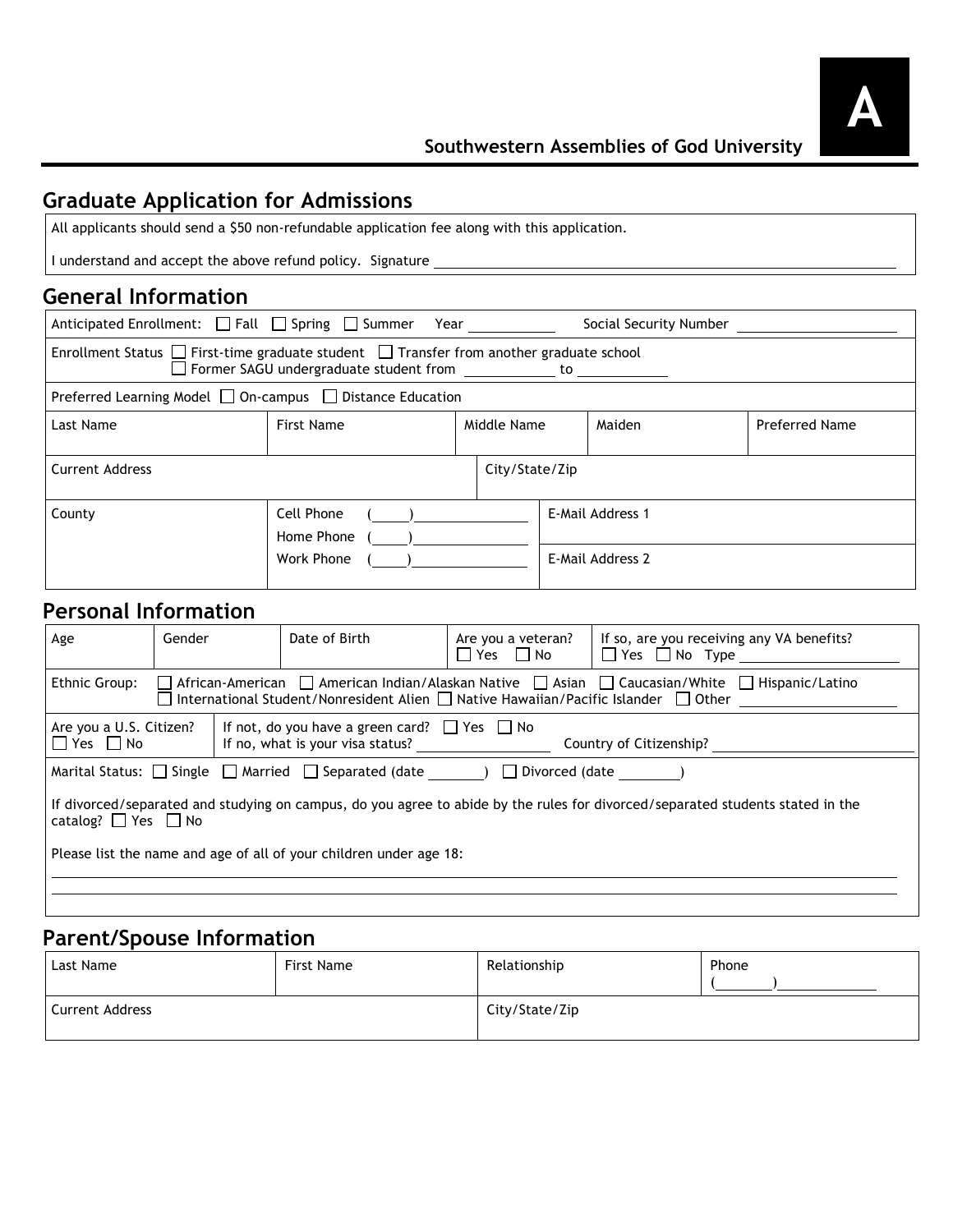## **Educational Background**

| Last College/University Attended (an official transcript showing your date of graduation must be sent to the Office of Admissions)                                                                                                                                                                                                                                                                                                                                     |                                                                                                                                                                        |                                                |       |
|------------------------------------------------------------------------------------------------------------------------------------------------------------------------------------------------------------------------------------------------------------------------------------------------------------------------------------------------------------------------------------------------------------------------------------------------------------------------|------------------------------------------------------------------------------------------------------------------------------------------------------------------------|------------------------------------------------|-------|
| School Name                                                                                                                                                                                                                                                                                                                                                                                                                                                            |                                                                                                                                                                        |                                                |       |
| <b>Address</b>                                                                                                                                                                                                                                                                                                                                                                                                                                                         |                                                                                                                                                                        | City/State/Zip                                 |       |
| Date of College/University Graduation                                                                                                                                                                                                                                                                                                                                                                                                                                  | College/University GPA                                                                                                                                                 | Date of High School Graduation or GED Received |       |
| List the names and locations of all colleges/universities at which you have taken courses (including SAGU if you are a former student)<br>and the degrees you have been awarded, beginning with the most recent. Official transcripts must be mailed directly to SAGU from<br>each institution. (SAGU Official Transcripts do not need to be submitted.)                                                                                                               |                                                                                                                                                                        |                                                |       |
| College/University<br>City, State                                                                                                                                                                                                                                                                                                                                                                                                                                      | Date of Attendance                                                                                                                                                     | <b>Degrees Earned</b>                          | Major |
|                                                                                                                                                                                                                                                                                                                                                                                                                                                                        |                                                                                                                                                                        |                                                |       |
| $\Box$ MBA                                                                                                                                                                                                                                                                                                                                                                                                                                                             | Master of Arts in History<br>$\Box$ Education track<br>$\Box$ Thesis track<br>$\Box$ Non-thesis track                                                                  |                                                |       |
| Have you been on academic or disciplinary suspension from any college/university? $\Box$ Yes $\Box$ No<br>If yes, please attach specific explanation on a separate sheet of paper.<br><b>Educational Goals</b><br><b>CHOOSE ONE</b><br><b>Master of Business Administration</b><br>Master of Science in Counseling/Psychology *<br>$\Box$ Counseling Psychology (clinical)<br>21 hours must be completed on campus.<br>$\Box$ Human Services Counseling (non-clinical) | Master of Arts in Theological Studies<br>$\Box$ Bible and Theology<br>$\Box$ Practical Theology<br>$\Box$ Intercultural Studies<br>$\Box$ Children and Family Ministry |                                                |       |
| Christian School Administration<br>Curriculum Development<br>Early Childhood/Elementary                                                                                                                                                                                                                                                                                                                                                                                | $\Box$ Leadership                                                                                                                                                      | Master of Arts in Organizational Leadership    |       |
| <b>Master of Education</b><br>$\Box$ Early Education Administration<br>$\Box$ Middle and Secondary Education<br>$\Box$ Principalship (non-thesis)<br>$\Box$ Principalship (thesis)                                                                                                                                                                                                                                                                                     | <b>Master of Divinity</b><br>$\Box$ M.Div.<br>Doctor of Ministry                                                                                                       |                                                |       |

### **GRE Test Scores**

*\* The GRE is required for students seeking an MS in Counseling Psychology or Human Services or an MA in History.*

Date you completed or intend to complete \_

*SAGU GRE Institutional Code: 3830 Note: SAGU Alumni are not required to furnish GRE scores with a sufficient GPA.*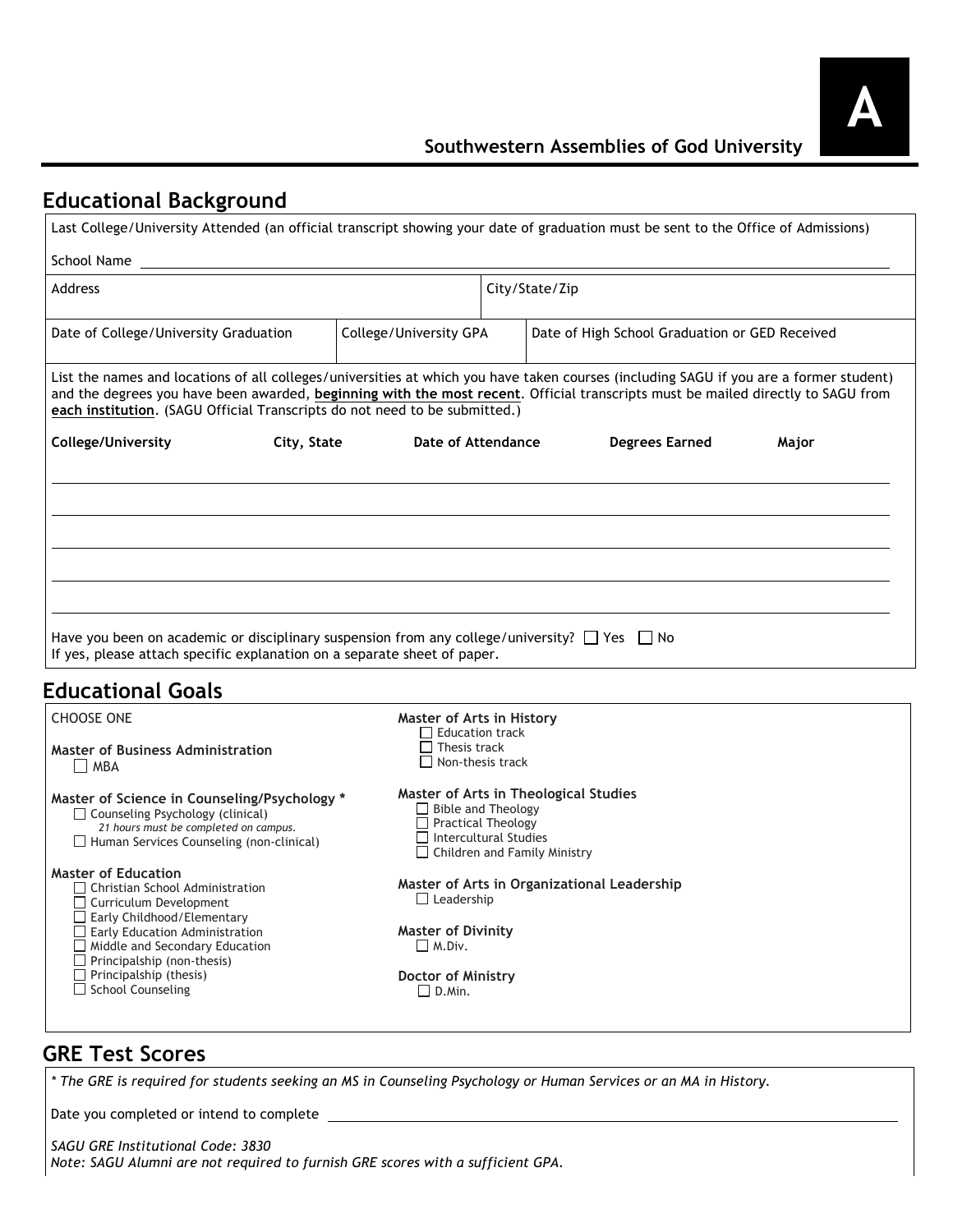#### **Student Profile**

SAGU's Graduate School admission policy requires all students to have a born-again salvation experience as indicated in John 3:3 and other scriptures. SAGU is open to students of Christian faith and the university teaches a biblical Christian world view. A copy of the Statement of Fundamental Truths of the Assemblies of God is available upon request.

The university also maintains an abstinence policy in regard to tobacco, any illegal drugs or mind-altering substances, as well as inappropriate sexual conduct of any nature according to biblical principles.

| Last Name                                                                                             |                                                                                                                                                                                                                                                                                                                                                                                                                                                                                                                                                                                                               | <b>First Name</b>                                                                          |                                                                                                                   | Middle Name                                              |                                                                                                      |  |  |
|-------------------------------------------------------------------------------------------------------|---------------------------------------------------------------------------------------------------------------------------------------------------------------------------------------------------------------------------------------------------------------------------------------------------------------------------------------------------------------------------------------------------------------------------------------------------------------------------------------------------------------------------------------------------------------------------------------------------------------|--------------------------------------------------------------------------------------------|-------------------------------------------------------------------------------------------------------------------|----------------------------------------------------------|------------------------------------------------------------------------------------------------------|--|--|
| Church Attending:                                                                                     |                                                                                                                                                                                                                                                                                                                                                                                                                                                                                                                                                                                                               |                                                                                            |                                                                                                                   |                                                          |                                                                                                      |  |  |
| Address                                                                                               |                                                                                                                                                                                                                                                                                                                                                                                                                                                                                                                                                                                                               | City/State/Zip                                                                             |                                                                                                                   |                                                          |                                                                                                      |  |  |
| Pastor's Name                                                                                         |                                                                                                                                                                                                                                                                                                                                                                                                                                                                                                                                                                                                               |                                                                                            | If Assemblies of God, what district?                                                                              |                                                          |                                                                                                      |  |  |
| Denomination:                                                                                         |                                                                                                                                                                                                                                                                                                                                                                                                                                                                                                                                                                                                               |                                                                                            | If you hold ministerial credentials, indicate which:<br>$\Box$ Ordained $\Box$ Licensed $\Box$ Certified Minister |                                                          |                                                                                                      |  |  |
|                                                                                                       |                                                                                                                                                                                                                                                                                                                                                                                                                                                                                                                                                                                                               |                                                                                            |                                                                                                                   |                                                          |                                                                                                      |  |  |
| Date of Salvation:                                                                                    | Have you accepted Jesus Christ as your personal Savior and Lord? (Romans 10:9-13; John 3:16; and Acts 2:38) $\Box$ Yes $\Box$ No<br>Do you strive to live a Christian lifestyle? $\Box$ Yes $\Box$ No<br>Have you been baptized in water? (Mark 16:16) $\Box$ Yes $\Box$ No<br>Have you received the Baptism in the Holy Spirit with the evidence of speaking in tongues? (Acts 2:4) $\Box$ Yes $\Box$ No<br>Have you used tobacco, alcohol, or any illegal drugs or mind-altering substance or struggled with pornography, homosexuality, or<br>sexual promiscuity in the last 3 years? $\Box$ Yes $\Box$ No |                                                                                            |                                                                                                                   |                                                          |                                                                                                      |  |  |
| If yes, which one?                                                                                    |                                                                                                                                                                                                                                                                                                                                                                                                                                                                                                                                                                                                               | Date of discontinuance                                                                     |                                                                                                                   |                                                          |                                                                                                      |  |  |
|                                                                                                       | Have you ever been convicted of a felony? $\Box$ Yes $\Box$ No If yes, please attach an explanation and provide dates.<br>Are you currently on Parole? $\Box$ Yes $\Box$ No Are you currently on Probation? $\Box$ Yes $\Box$ No<br>If yes, provide Parole/Probation Officer's name and number                                                                                                                                                                                                                                                                                                                |                                                                                            |                                                                                                                   |                                                          |                                                                                                      |  |  |
| What influences led you to SAGU? Check all that apply.                                                |                                                                                                                                                                                                                                                                                                                                                                                                                                                                                                                                                                                                               |                                                                                            |                                                                                                                   |                                                          |                                                                                                      |  |  |
| $\Box$ Academic Standards<br>$\Box$ Advertisement<br>$\Box$ Alumnus<br>$\Box$ Parents<br>$\Box$ Other | $\Box$ Church<br>$\Box$ Personal Inquiry<br>$\Box$ Friends<br>□ SAGU Website                                                                                                                                                                                                                                                                                                                                                                                                                                                                                                                                  | $\Box$ Pastor<br>$\Box$ Spiritual atmosphere<br>$\Box$ Student<br>□ Southwestern Today Mag | $\Box$ ACSI                                                                                                       | School Counselor<br>□ Youth Pastor<br>$\Box$ Campus Days | $\Box$ Youth Convention<br>□ College Ministry Group<br>$\Box$ Degree Programs<br>Grad Focus Magazine |  |  |

I approve of the high moral standards of Southwestern Assemblies of God University and agree to abide by its policies. I will be responsible for prompt payment of my school account. I understand that all materials submitted during the admissions process become property of Southwestern Assemblies of God University.

Date Signature of Student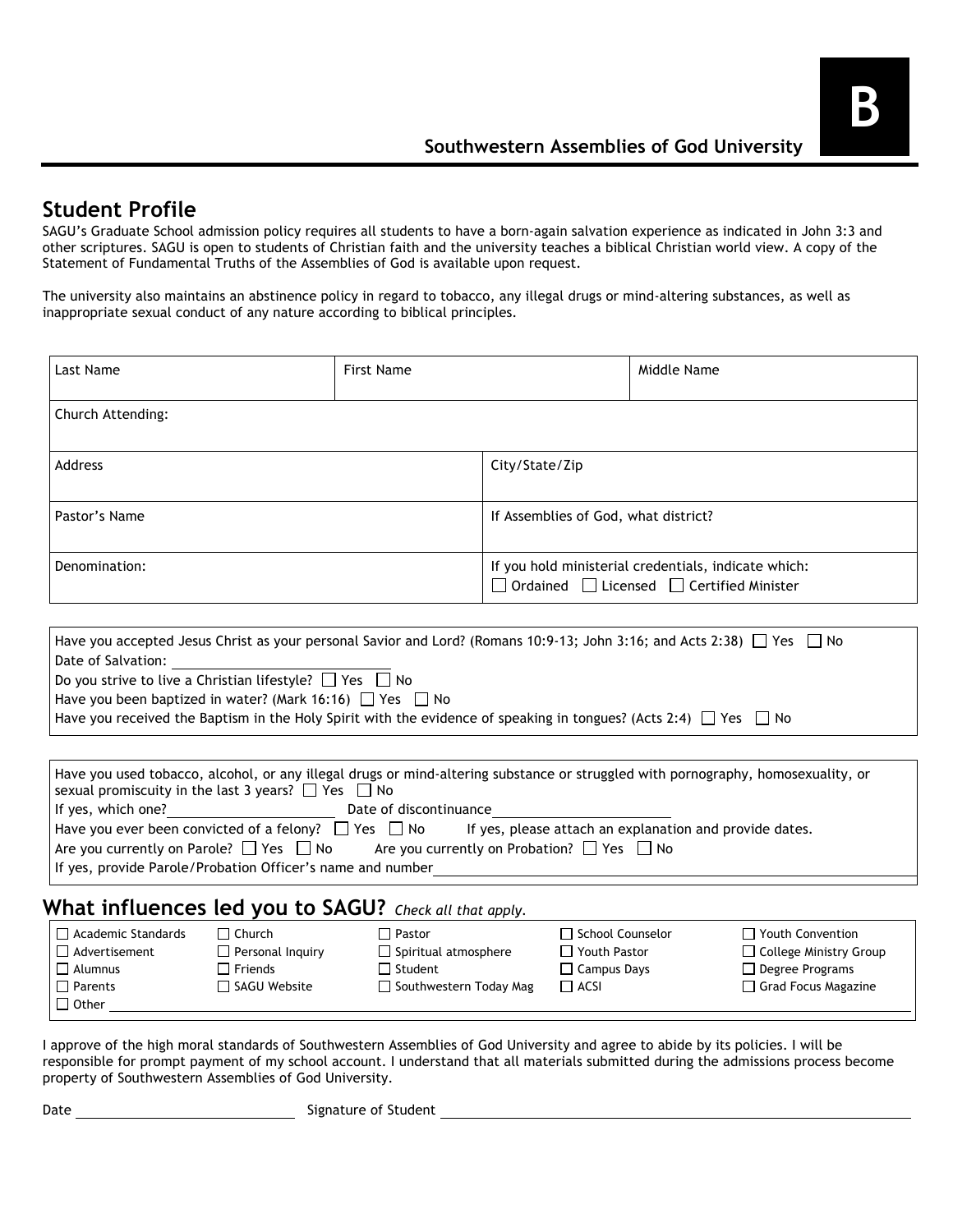#### **Essay**

Applicants must submit an **autobiographical essay** (up to 750 words) indicating the factors that have brought them to their present focus of intellectual interests and spiritual formation, with some discussion of vocational objectives. The essay should also address the applicant's goals and expectations of their selected master's degree.

## **Essay Guidelines**

- 1. The writing sample is an important part of your application. Please take this opportunity to demonstrate your ability to communicate at a graduate level. Spelling, word usage, and mechanics will be evaluated.
- 2. Make certain you have a logical sequence of thought. One paragraph in not long enough to develop your ideas.
- 3. The use of reference materials, including dictionaries, encyclopedias, and web resources is prohibited. The essay should demonstrate your own ability to articulate thought and reason. The use of another person's material will be considered plagiarism and is prohibited.
- 4. Your essay should be typed and double-spaced with 12 point font and 1" margins.
- 5. Please incorporate all essay objectives throughout the body of your essay.

## **Returning Your Essay**

Please e-mail your completed essay to Harrison Graduate School at the following address: graduateadmissions@sagu.edu.

#### **Questions**

Our graduate staff is available Monday-Friday 8am-5pm CST.

Please contact our office with any questions or needs 1.888.YES.SAGU, ext 4815 or by e-mail: graduateadmissions@sagu.edu.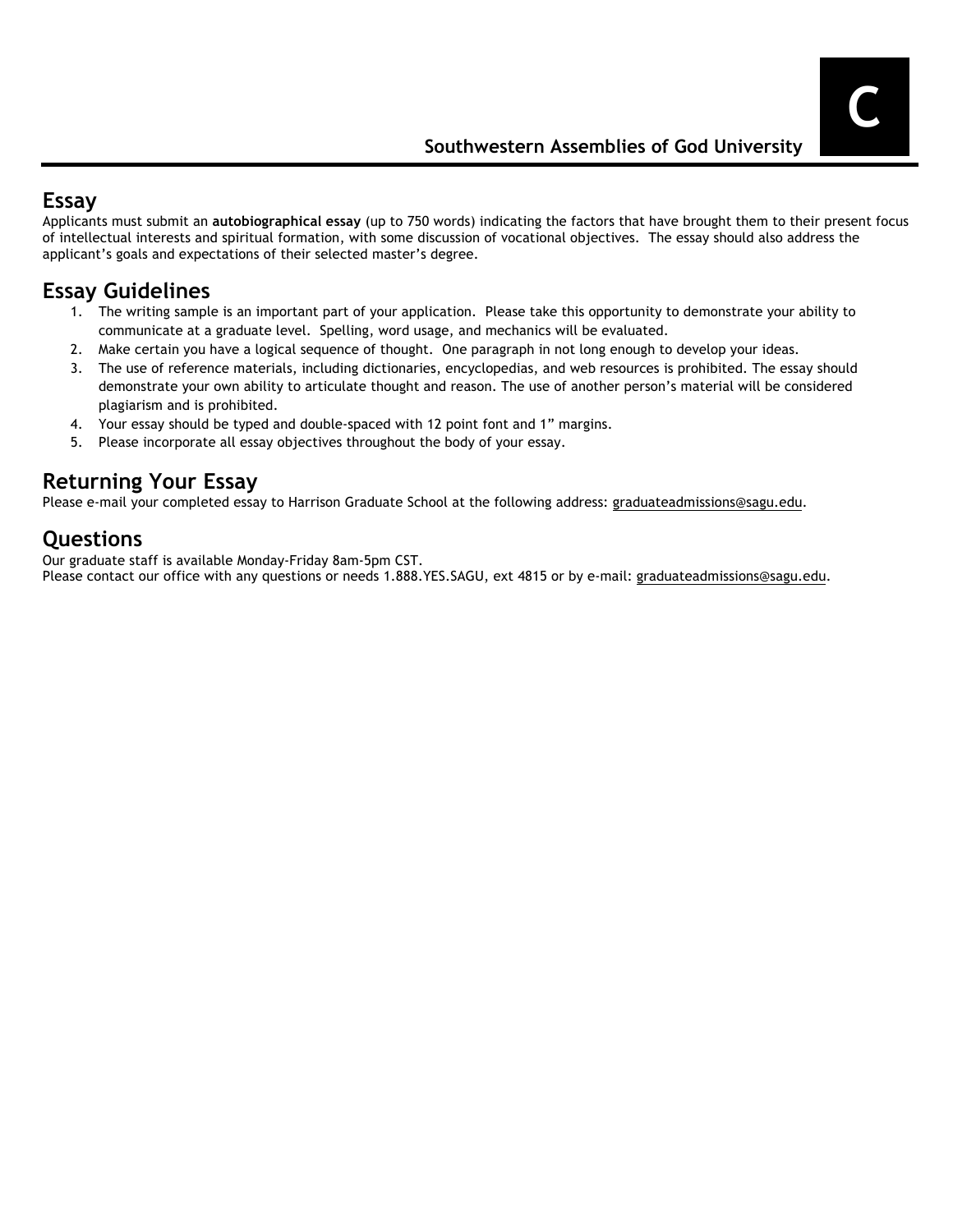| <b>Minister Reference</b>                                                                                                                                                                                                             |                                       |                                                                                                                                                                                                                                    |                                 | Applicant Instructions & Information                                                                                                                                                                                                                                          |
|---------------------------------------------------------------------------------------------------------------------------------------------------------------------------------------------------------------------------------------|---------------------------------------|------------------------------------------------------------------------------------------------------------------------------------------------------------------------------------------------------------------------------------|---------------------------------|-------------------------------------------------------------------------------------------------------------------------------------------------------------------------------------------------------------------------------------------------------------------------------|
| Minister Reference survey section. If you are related to your pastor, a non-related minister should complete the form.                                                                                                                |                                       |                                                                                                                                                                                                                                    |                                 | Please complete this section and sign the statement below if you wish to waive your rights as stated. Your pastor should complete the                                                                                                                                         |
| Anticipated Enrollment: $\Box$ Fall $\Box$ Spring $\Box$ Summer                                                                                                                                                                       |                                       | <b>Year Secondary Street Street Street Street Street Street Street Street Street Street Street Street Street Street Street Street Street Street Street Street Street Street Street Street Street Street Street Street Street S</b> |                                 | Social Security Number                                                                                                                                                                                                                                                        |
| Last Name                                                                                                                                                                                                                             | <b>First Name</b>                     |                                                                                                                                                                                                                                    |                                 | Middle Name                                                                                                                                                                                                                                                                   |
| <b>Current Address</b>                                                                                                                                                                                                                |                                       | City/State/Zip                                                                                                                                                                                                                     |                                 |                                                                                                                                                                                                                                                                               |
| information by signing the following statement.                                                                                                                                                                                       |                                       |                                                                                                                                                                                                                                    |                                 | According to PL 39-380, the Family rights and Privacy Act of 1974, the information contained in this reference questionnaire must be<br>shared with the student upon request. However, the applicant may, at his/her discretion, voluntarily waive the right of access to the |
| that it will be used only for the purpose of evaluating my application for admission to Southwestern.                                                                                                                                 |                                       |                                                                                                                                                                                                                                    |                                 | Waiver of Rights: I hereby waive my right of access to all information contained in this reference questionnaire with the understanding                                                                                                                                       |
| Signature                                                                                                                                                                                                                             |                                       | Date                                                                                                                                                                                                                               |                                 |                                                                                                                                                                                                                                                                               |
| Minister Reference Survey                                                                                                                                                                                                             |                                       |                                                                                                                                                                                                                                    |                                 |                                                                                                                                                                                                                                                                               |
| your name as a reference. Please complete the following reference form to the best of your knowledge and return to:<br>SAGU, Admissions Office, 1200 Sycamore, Waxahachie, Texas, 75165 or by fax at (972) 923-8154.                  |                                       |                                                                                                                                                                                                                                    |                                 | The person named above on this reference form has applied for admission to Southwestern Assemblies of God University and has given                                                                                                                                            |
| How long have you known the applicant?                                                                                                                                                                                                |                                       |                                                                                                                                                                                                                                    |                                 |                                                                                                                                                                                                                                                                               |
| To what extent have you known the applicant? $\Box$ Personal Relationship $\Box$ Somewhat Close $\Box$ Indirect $\Box$ Distant                                                                                                        |                                       |                                                                                                                                                                                                                                    |                                 |                                                                                                                                                                                                                                                                               |
| To your knowledge, in the past 3 years has he/she:<br>Used drugs illegally?<br>Struggled with pornography? $\Box$ Yes $\Box$ No                                                                                                       | $\Box$ Yes $\Box$ No<br>Used tobacco? | l lYes<br>Sexual promiscuity? $\Box$ Yes $\Box$ No                                                                                                                                                                                 | No                              | Used alcohol?<br>l Yes<br>l I No<br>Homosexuality? $\Box$ Yes $\Box$ No                                                                                                                                                                                                       |
| To your knowledge, has the applicant ever been divorced? $\Box$ Yes $\Box$ No                                                                                                                                                         |                                       |                                                                                                                                                                                                                                    | Remarried? $\Box$ Yes $\Box$ No |                                                                                                                                                                                                                                                                               |
| In the last three years, what can you say of the applicant's spiritual life? Home life? (Please comment in boxes 1 & 2 on back.)                                                                                                      |                                       |                                                                                                                                                                                                                                    |                                 |                                                                                                                                                                                                                                                                               |
| Do you know of anything that might hinder the applicant from satisfactory progress as a student? (Please explain in box 3 on back.)                                                                                                   |                                       |                                                                                                                                                                                                                                    |                                 |                                                                                                                                                                                                                                                                               |
| Please check the following:<br>Moral Character<br><b>Emotional Stability</b><br>Initiative<br>Acceptance by Others<br>Concern for Others<br><b>Attitude Toward Authority</b><br>Church Involvement<br><b>Financial Responsibility</b> | Excellent<br>Good<br>$\mathsf{L}$     | Fair<br>П                                                                                                                                                                                                                          | Poor<br>П<br>$\Box$<br>Г        | Not Known                                                                                                                                                                                                                                                                     |

Do you recommend applicant as a candidate for SAGU? □ Yes □ No □ Hesitantly *(Please comment on separate page if needed.)* Please Print Your Name Signature **Date Position Position Position Position Date** Church Phone Address contracts and the contracts of the City/State/Zip

*(If you check fair or below on any of these, please comment in box 4 on back.)*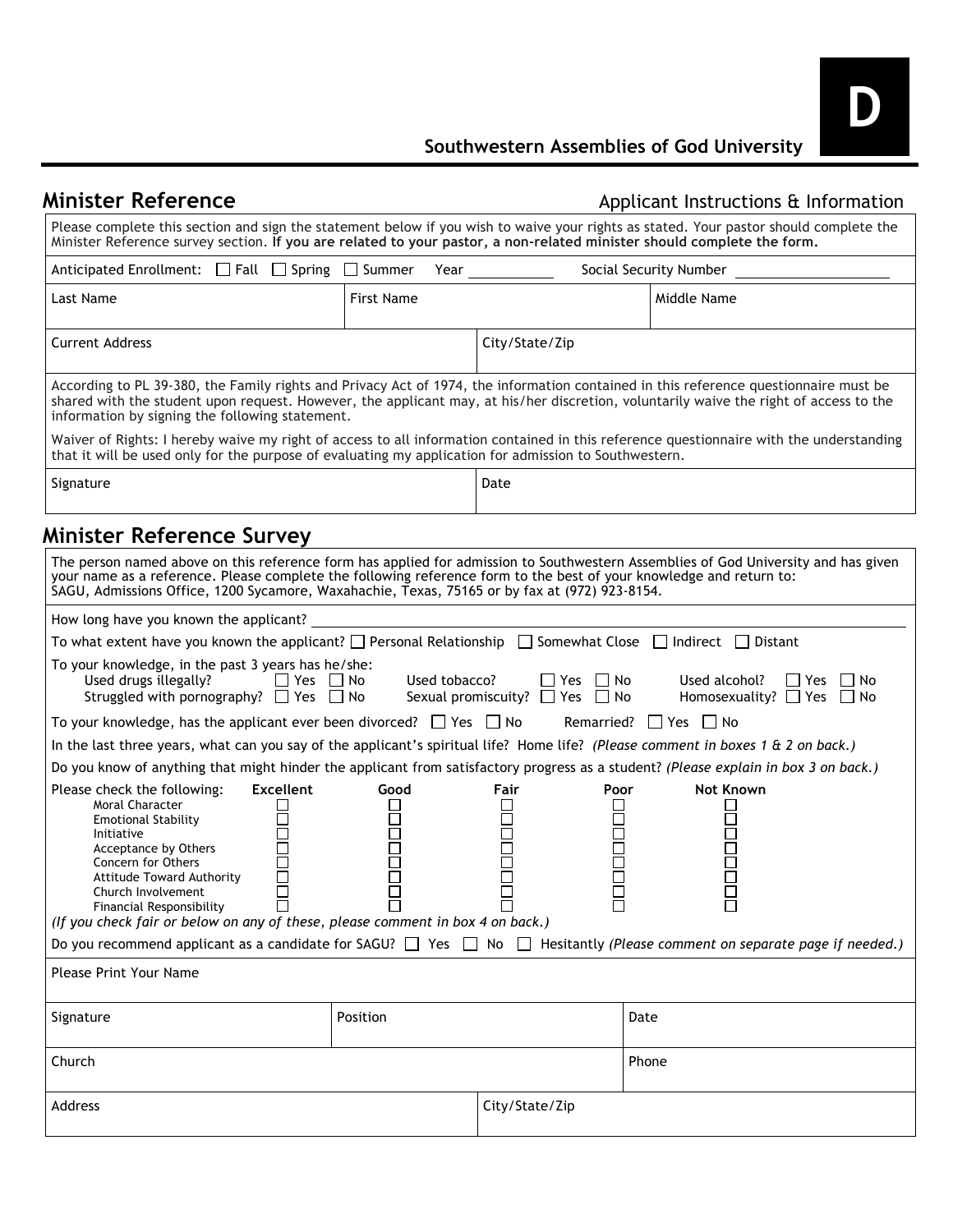# **Box 1: Spiritual Life**

## **Box 2: Home Life**

**Box 3: Progress as a Student**

# **Box 4: Responses to the Check Boxes**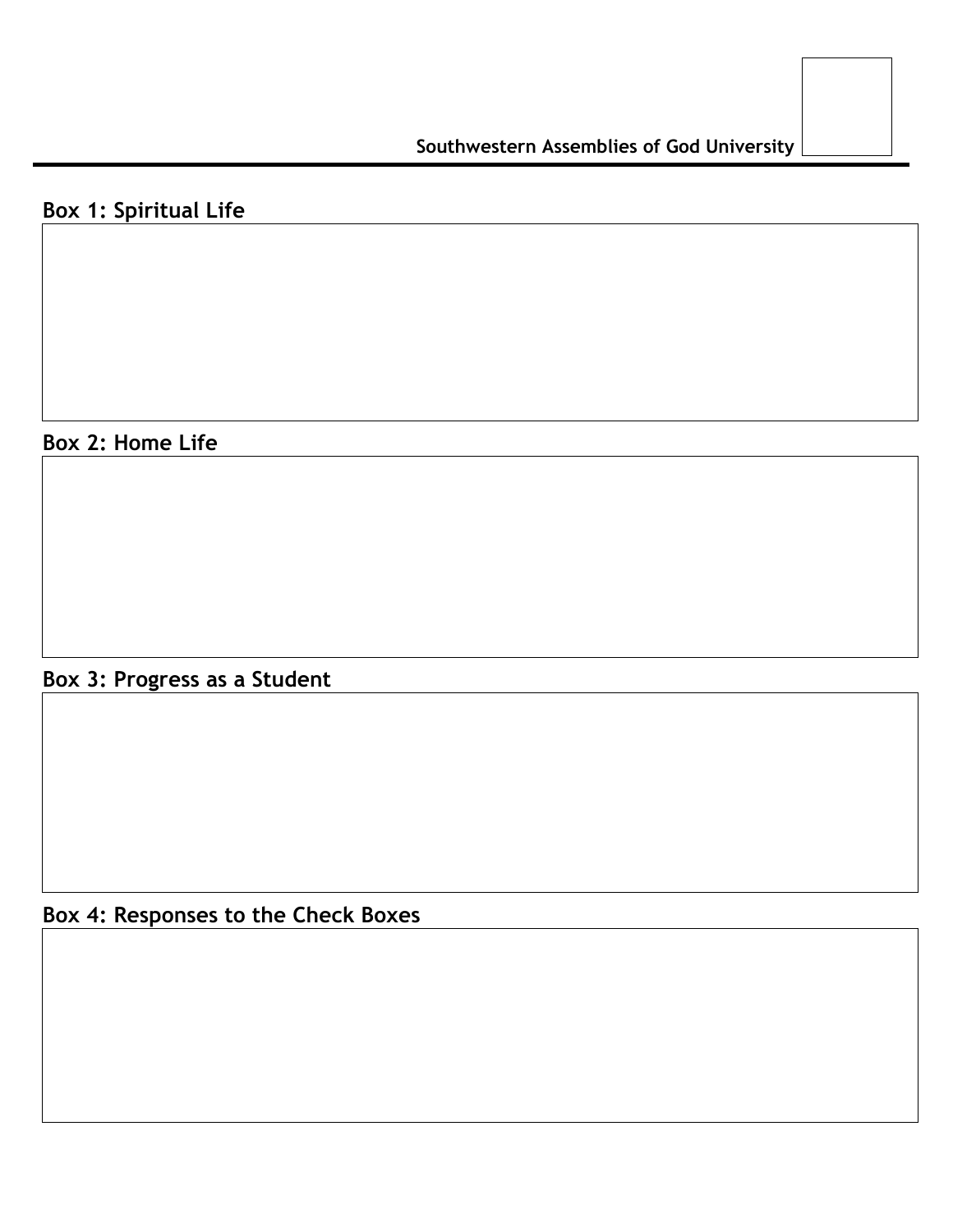#### **Professional Reference**

Please complete this section and sign the statement below if you wish to waive your rights as stated. A non-related professional or former professor should complete this form.

#### Applicant Instructions & Information

| Anticipated Enrollment: □ Fall □ Spring □ Summer                                                                                                                                                                                                                                                                                                                      | Year              |                |                | Social Security Number |  |  |
|-----------------------------------------------------------------------------------------------------------------------------------------------------------------------------------------------------------------------------------------------------------------------------------------------------------------------------------------------------------------------|-------------------|----------------|----------------|------------------------|--|--|
| Last Name                                                                                                                                                                                                                                                                                                                                                             | <b>First Name</b> |                |                | Middle Name            |  |  |
| <b>Current Address</b>                                                                                                                                                                                                                                                                                                                                                |                   | City/State/Zip |                |                        |  |  |
| According to PL 39-380, the Family rights and Privacy Act of 1974, the information contained in this reference questionnaire must be<br>shared with the student upon request. However, the applicant may, at his/her discretion, voluntarily waive the right of access to the<br>information by signing the following statement.                                      |                   |                |                |                        |  |  |
| Waiver of Rights: I hereby waive my right of access to all information contained in this reference questionnaire with the understanding<br>that it will be used only for the purpose of evaluating my application for admission to Southwestern.                                                                                                                      |                   |                |                |                        |  |  |
|                                                                                                                                                                                                                                                                                                                                                                       |                   |                |                | Date                   |  |  |
| <b>Professional Reference Survey</b>                                                                                                                                                                                                                                                                                                                                  |                   |                |                |                        |  |  |
| The individual named on this reference form has applied for graduate admission to Southwestern Assemblies of God University, and has<br>given your name as a reference. Please complete the following reference form to the best of your knowledge and return to: SAGU,<br>Office of Admissions, 1200 Sycamore St., Waxahachie, TX 75165 or by fax at (972) 923-8154. |                   |                |                |                        |  |  |
| Name (Please Print)                                                                                                                                                                                                                                                                                                                                                   |                   |                |                | Date                   |  |  |
| Position                                                                                                                                                                                                                                                                                                                                                              |                   |                |                | Phone                  |  |  |
| College/University                                                                                                                                                                                                                                                                                                                                                    |                   |                | City/State/Zip |                        |  |  |
| How long have you known the applicant?                                                                                                                                                                                                                                                                                                                                |                   |                |                |                        |  |  |
| To what extent have you been familiar with the applicant's academic performance?<br>Direct Contact □ Somewhat Close □ Indirect □ Distant                                                                                                                                                                                                                              |                   |                |                |                        |  |  |
| Do you think the applicant is capable of successfully completing graduate studies? $\Box$ Yes $\Box$ No $\Box$ Uncertain                                                                                                                                                                                                                                              |                   |                |                |                        |  |  |
| Do you recommend the applicant as a candidate for this school? $\Box$ Yes $\Box$ No $\Box$ Hesitantly                                                                                                                                                                                                                                                                 |                   |                |                |                        |  |  |
| Comments:                                                                                                                                                                                                                                                                                                                                                             |                   |                |                |                        |  |  |
|                                                                                                                                                                                                                                                                                                                                                                       |                   |                |                |                        |  |  |
|                                                                                                                                                                                                                                                                                                                                                                       |                   |                |                |                        |  |  |
|                                                                                                                                                                                                                                                                                                                                                                       |                   |                |                |                        |  |  |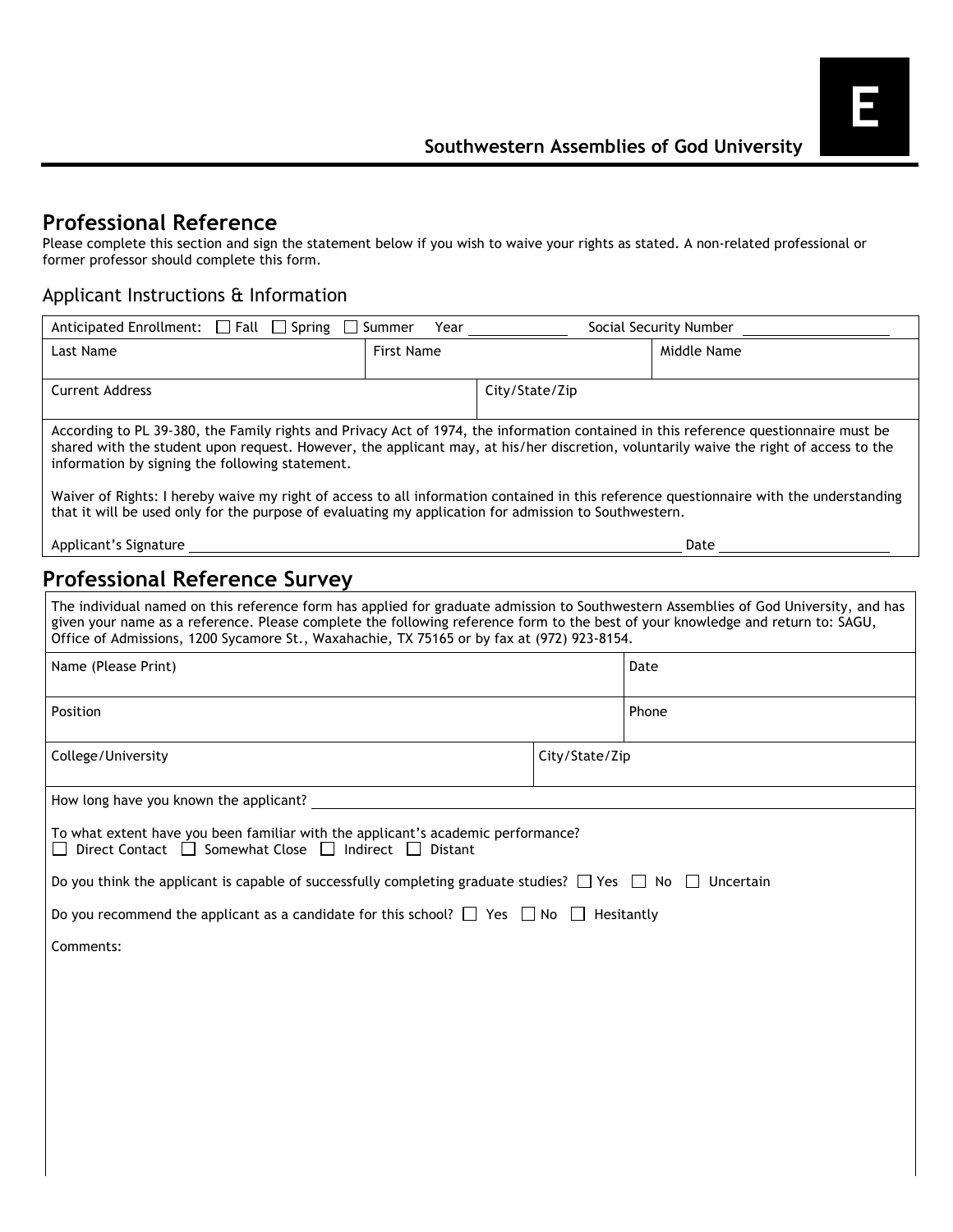## **Southwestern Assemblies of God University**

|                                                                                                                                                                                                                                                             | <b>Excellent</b> | Good         | Fair         | Poor                     | Not Known |
|-------------------------------------------------------------------------------------------------------------------------------------------------------------------------------------------------------------------------------------------------------------|------------------|--------------|--------------|--------------------------|-----------|
| <b>Emotional Stability</b><br><b>Comments Comments</b>                                                                                                                                                                                                      | $\Box$           | $\Box$       | $\Box$       | П                        | $\Box$    |
| Interpersonal Relationships                                                                                                                                                                                                                                 | $\perp$          | $\mathsf{L}$ | ⊔            |                          |           |
| Leadership Potential<br>Comments <u>comments</u> and contain the comments of the container of the container of the contact of the contact of the contact of the contact of the contact of the contact of the contact of the contact of the contact of the c | $\Box$           |              | $\mathsf{L}$ |                          |           |
| <b>Moral Character</b>                                                                                                                                                                                                                                      | $\blacksquare$   |              | ΙI           |                          |           |
| <b>Oral Communication Skills</b>                                                                                                                                                                                                                            | $\Box$           | Ш            | $\Box$       | $\perp$                  |           |
| Personal Appearance<br>Comments <u>and the comments</u> and the comments of the comments of the comments of the comments of the comments of the comments of the comments of the comments of the comments of the comments of the comments of the comments o  | П                |              | $\mathsf{L}$ |                          |           |
| Reaction to Counsel<br>Comments <u>and the comments</u> and the comments of the comments of the comments of the comments of the comments of the comments of the comments of the comments of the comments of the comments of the comments of the comments o  | $\Box$           | $\Box$       | $\Box$       | $\overline{\phantom{a}}$ |           |
| Scholarship Potential                                                                                                                                                                                                                                       | $\Box$           |              | $\Box$       |                          |           |
| <b>Writing Skills</b><br>Comments                                                                                                                                                                                                                           |                  |              |              |                          |           |
| Signature of Professional Reference                                                                                                                                                                                                                         |                  |              |              | Date                     |           |

Please check the following and make any comments you feel are appropriate.